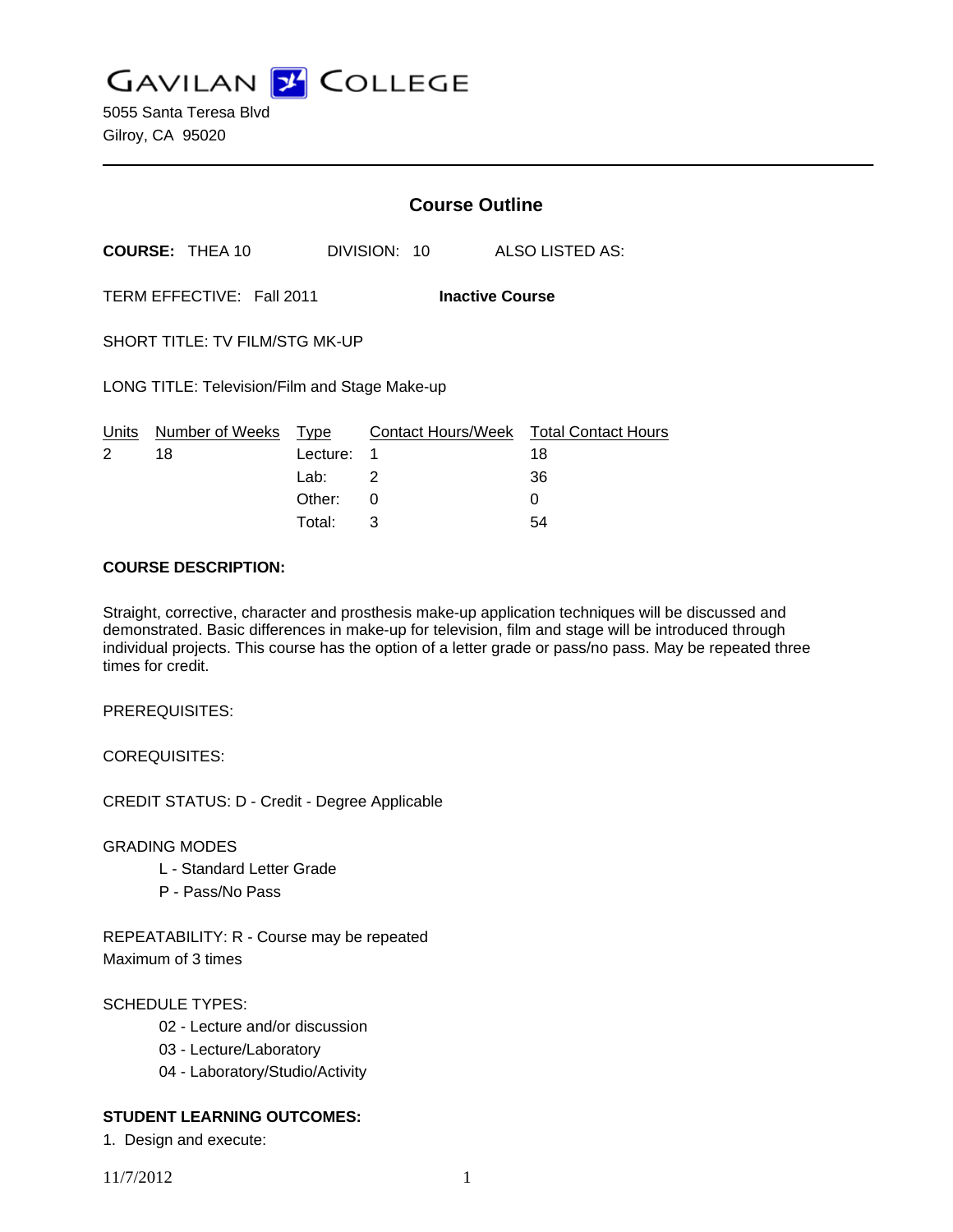- a. Corrective make-up
- b. Middle age make-up
- c. Old age make-up
- d. Advanced old age make-up
- e. Fantasy make-up, clown (auguste, traditional, tramp
- f. Animal make-up
- g. Create a likeness
- h. Period make-up
- i. Three-dimensional make-up prosthesis--nose and mask

2. Know how to analyze a character in a play as it relates to creating the make-up for the individual actor.

3. Know how to use high light and shadow and blending to create corrective make-ups.

4. Know why make-up is used for stage, TV and film and the types of approaches used by each of the media.

- 5. Keep a make-up morgue for future use and development.
- 6. Apply make-up on himself/herself and another individual.
- 7. Render make-up designs on a photo overlay.
- 8. Verbally critique make-up execution.

9. Design make-up for characters in plays which he/she must perform.

# **CONTENT, STUDENT PERFORMANCE OBJECTIVES, OUT-OF-CLASS ASSIGNMENTS**

Inactive Course: 09/26/2011

- 1 3 Introduction to Make-up for the Stage
- -Analyze own facial structure
- -What is Beauty? (Perfection)
- -Approaching corrective make-up for the

individual

-Two-dimensional make-up techniques

2-3 6 Learning to Apply Corrective Make-up

-Stage vs. television and film

- -Using the photo overlay
- -Practical application of corrective make-up

-Identifying and using of tools for the make-up

artist

4-5 6 Applying Make-up on Another Individual

-Discuss and demonstrate aging techniques

-Designing, selecting color, use of high-

light and shadow

-Blending techniques

-Design concept and character analysis for

WHO'S AFRAID OF VIRGINIA WOLF

-Hair

6-7 6 Middle Age Make-up (35-50)

-Color, shadow, age lines, eye-bags

-Applying make-up on the neck, hands and hair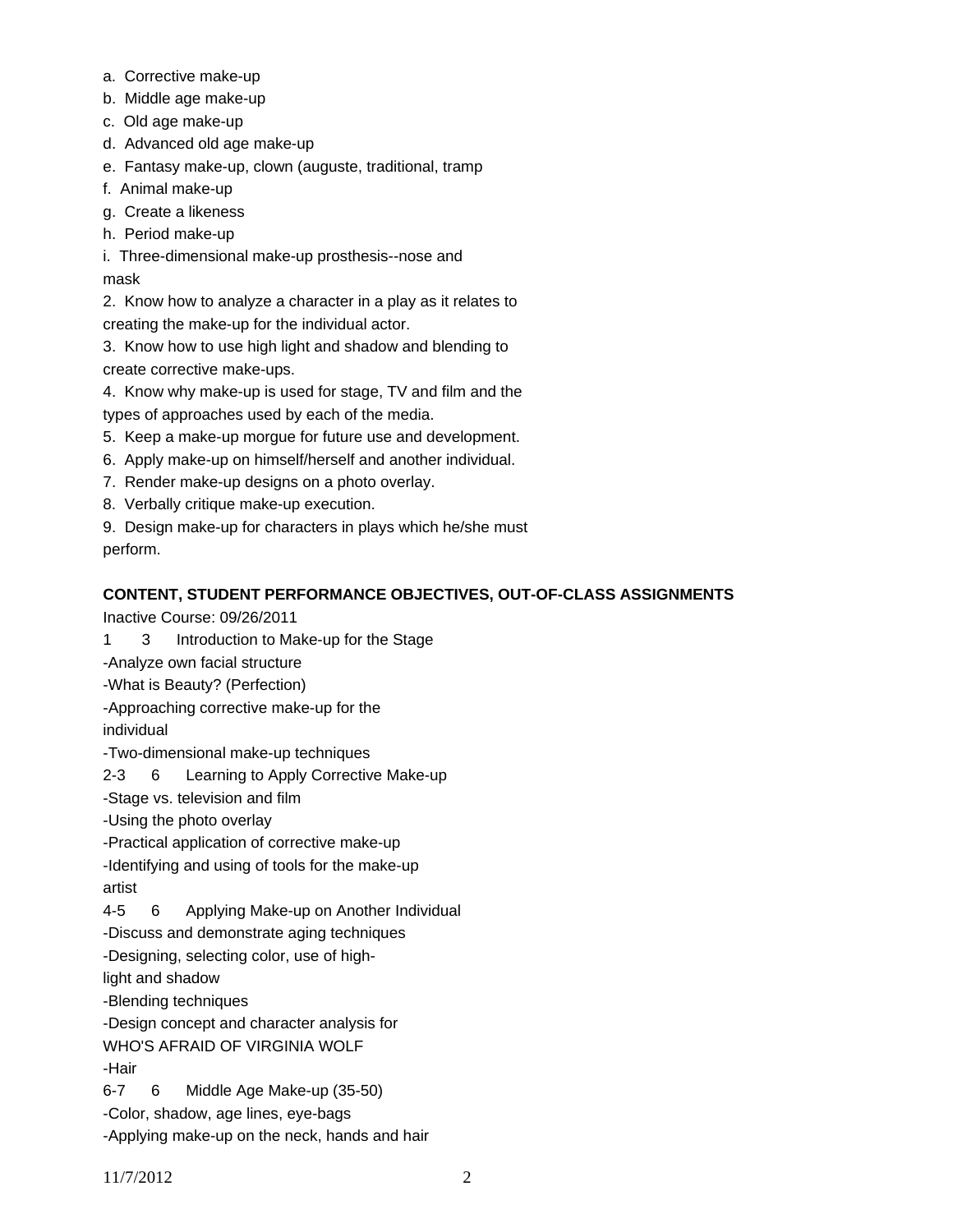-Latex, crepe hair

8 3 Old Age (55-75)

-Neck and hands

-Characteristics of the facial changes

9 3 Advanced Old Age (75+)

10 3 Applying Aging Techniques on Another Individual

-Selecting a base shadow and hight colors

-lines, stippling

11 3 Fantasy Make-up/Creating A Likeness

-Rendering, design and execution

-Painting techniques and color selecting

12 3 Clown Make-up/Period Make-up

-Types: Auguste, Traditional Whiteface, Tramp

13 3 Animal Make-up

14-15 6 INTRODUCTION TO THREE DIMENSIONAL MAKE-UP

-Making foam appliance pieces

-Casting a mold

-sculpting techniques

-Casting the foam piece

16 3 Developing and applying a nose prothesis

17 3 Mask-making techniques

-Foam, plaster, celastic and other materials

18 3 FINAL: Design make-up for a play, TV or film

#### METHODS OF INSTRUCTION:

Lecture and demonstration, Student participation and execution of make-up designs. Discussion of make-up concepts and menthods of application. Projects will be assigned to all students. Students will read assigned plays and design make-up for particular characters. Evaluation will be based on quality of finished work, imagination and creativity.

## **REPRESENTATIVE TEXTBOOKS:**

Richard Corson & James Glavan, ^uStage Make-up^s, Allyn & Bacon, 2001

#### **ARTICULATION and CERTIFICATE INFORMATION**

 Associate Degree: GAV C1, effective 200570 CSU GE: IGETC: CSU TRANSFER: Transferable CSU, effective 200570 UC TRANSFER: Transferable UC, effective 200570

## **SUPPLEMENTAL DATA:**

Basic Skills: N Classification: A